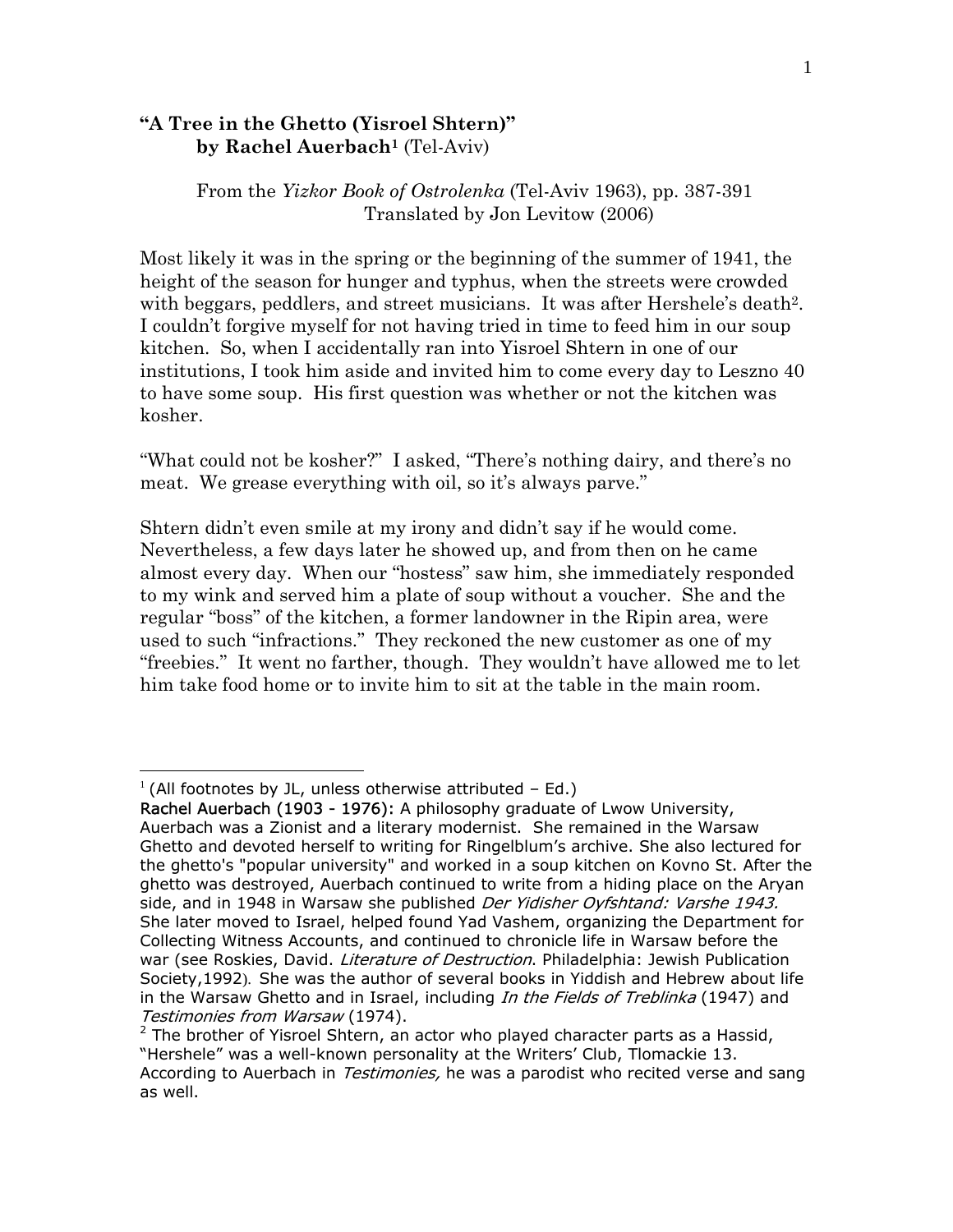In truth – why deny it? – even amongst the uprooted and exhausted refugees from the provinces who made up most of the kitchen's beneficiaries, Shtern stood out for his frightfully run-down appearance. The bottom edge of his coat was frayed all the way around, and the sleeves were coming out at the armpits. He almost never took the black, oilstained hat off his head. His face was only shaved periodically and was usually covered over with hard, black, unruly stubble.

As I recall there was no longer any suitcoat under his overcoat, and his stomach stuck out strangely. I asked Yosef Kirman about that, and he gave me to understand that since the pockets of the coat were torn out, Shtern carried his most-valued objects in his coat lining – the book he was reading, a volume of Rilke or Kasprowic[z3,](#page-1-0) and his own intact vessel so he could wash his hands according to Jewish law.[4](#page-1-1) 

It was like the old saying about a wise man carrying all his belongings with him. Already before the war we knew that Shtern was a Hasid and for that matter a Breslaver, one of the "Dead Hasidim,"[5](#page-1-2) but we had never imagined that he was so strictly observant.

 $\star$  \* \* \*

 $\overline{a}$ 

Toward the end of December 1941, the kitchen at Leszno 40 underwent a transformation, from merely providing wintertime assistance to being a fulltime convalescent kitchen, cooking thick, nourishing soups, particularly for people who had survived typhus. From that time you could only come in if you had a special document, and then only for one month. We had to put up with continual inspections, but of course I still smuggled in an occasional "exception." Writer, painter, and musician friends now became interested in the kitchen for its calories. For Shtern, though, it was *kashrut* that was of prime importance. I felt it was my duty to tell him that from then on the food would be cooked with pig fat and horse bones – and he disappeared.

I didn't see him for a couple of months. Toward the beginning of Pesach in 1942, Yosef Kirman came in to Leszno 40 and told me that Shtern was in a very bad way, near death in fact. I dropped everything, and we both went to see him. In a basement apartment on the corner of Pawia and Smocza streets lived a Chassidic family with some money, and Shtern slept in one of

<span id="page-1-2"></span><span id="page-1-1"></span><span id="page-1-0"></span> $3$  Jan Kasprowicz (1860 – 1926), great poet of Lwow, a socialist (see Wikopedia). <sup>4</sup> Any damage to the vessel could easily have rendered it unsuitable for use in washing. The "Shulkhan Arukh" Part 1 158:15 specifies the negative consequences that could result from a lack of stringency with regard to washing the hands.  $5$  So-called, with mild disdain, as the only Hasidim who had never taken another leader after the death of their Tzaddik.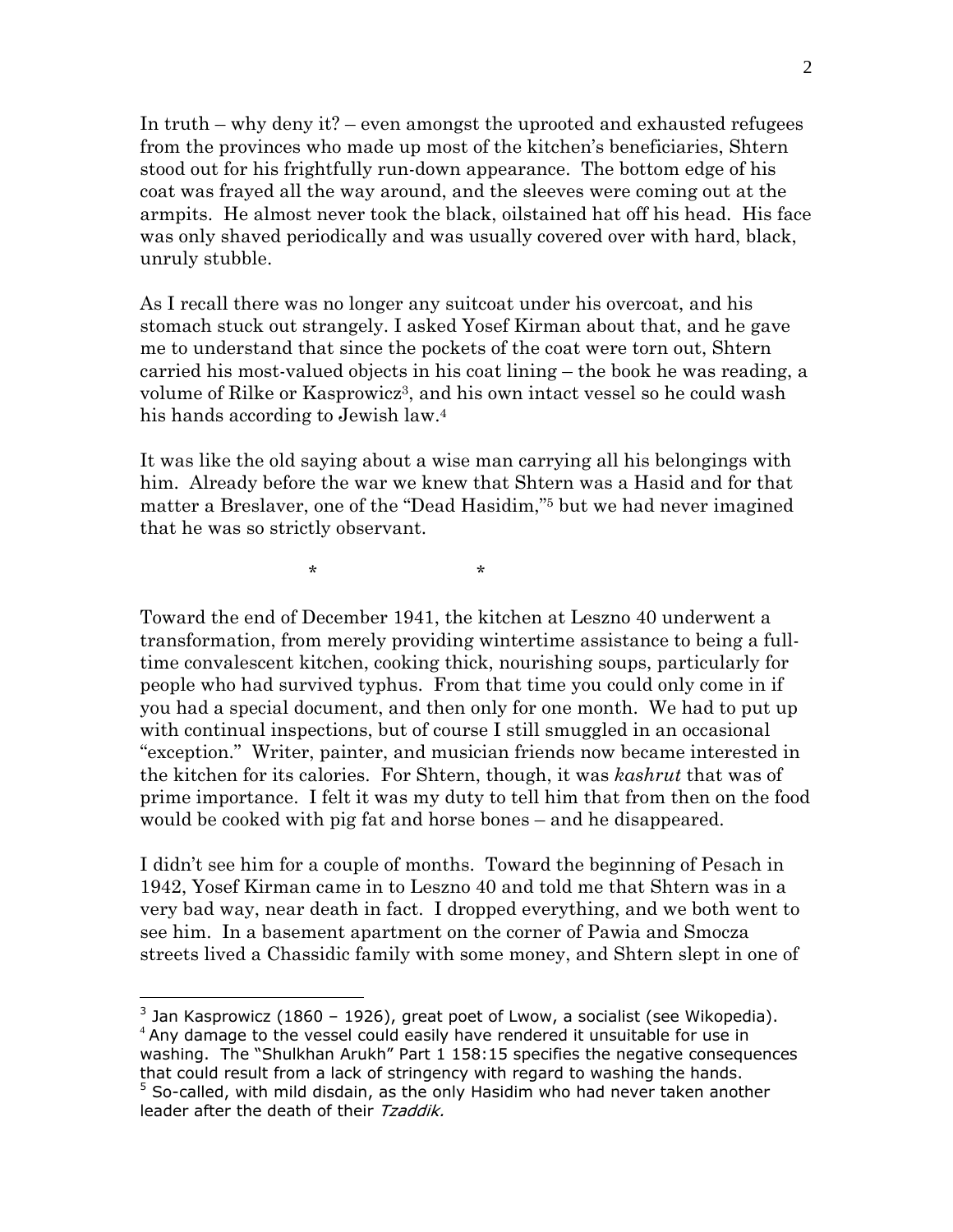their corners. From the barred windows just below the ceiling level only a sparse amount of light came into the room. Two made-up beds covered with red plush covers stood by the wall. An old book case full of *sforim[6](#page-2-0)* stood opposite the door.

At a table in the middle of the room sat a horribly changed Yisroel Shtern. His feet and the rest of his body were badly swollen. His equally swollen face was covered with a half-grown beard like that of a mourner. The family in the apartment excused themselves for keeping his bed made. "If he won't lie down," they said, "what can we do?" Shtern listened to the conversation. He himself was upset by his situation and allowed us to decide what was best for him. He set one condition only – he wouldn't travel in a rickshaw**,** with a man in harness.

I no longer remember how we conjured up a horse and wagon. There were almost no droshkies left in the Ghetto by that time. We took Shtern to the TOZ[7](#page-2-1) office on Gesia Street, where we had strong "family" connections — the chief of administration himself, the writer Yehuda Feld. Shtern was bathed and dressed in new clothes from the TOZ store, and only then did we allow a doctor to examine him, an internist who didn't even wait for the results of the tests to come back before injecting Shtern with a large dose of glucose. Afterwards we transferred Shtern to the refugee center at Leszno 14.

We alerted the directorate at the Jewish Social Self-Help Organization,<sup>8</sup> where we had some of our people, like Yitzhak Gitterman and Emmanuel Ringelblum. On the authorization from the "higher ups," the administrator of the center allowed us to set up a small bed in an office so Shtern could have his own room. The YISA<sup>9</sup> stores supplied Shtern with special packages of dehydrated products, and we paid a woman to come and cook and serve for him. We also took care of the medicine and other expenses in order to provide him with some additional vitamins. That's all we could do. Yosef Kirman dispensed the money, as Shtern himself had a small-town peasant's difficulty in spending anything. Kirman knew Shtern inside out and devoted himself to him like a brother, catering lovingly to his every whim.

Sometimes Kirman would give me money, and I would go to the market at Leszno 42, two buildings down from the kitchen, in order to buy Shtern a

 $\overline{a}$ 

 $^6$  Religious books, often folio size.<br>7 "Society for the Safeguarding of the Health of the Jewish Population" (Pol.: "Towarzystwo Ochrony Zdrowia Ludności Żydowskiej"), a pre-war Jewish

<span id="page-2-1"></span><span id="page-2-0"></span>

organization active in the Ghetto. It was located at Gesia 43.

<span id="page-2-2"></span> $8$  ZSS, (Pol.:  $\sqrt{2}$ ykowska Samapomoc Spolczna"), which operated the soup kitchen in which Auerbach worked. It later became the ZTOS or ZHK, apparently because the Germans objected to the "SS" in their name.

<span id="page-2-3"></span><sup>9</sup> Jewish Social Self-Help ("Yiddishe Sotzyale Alaynhilf").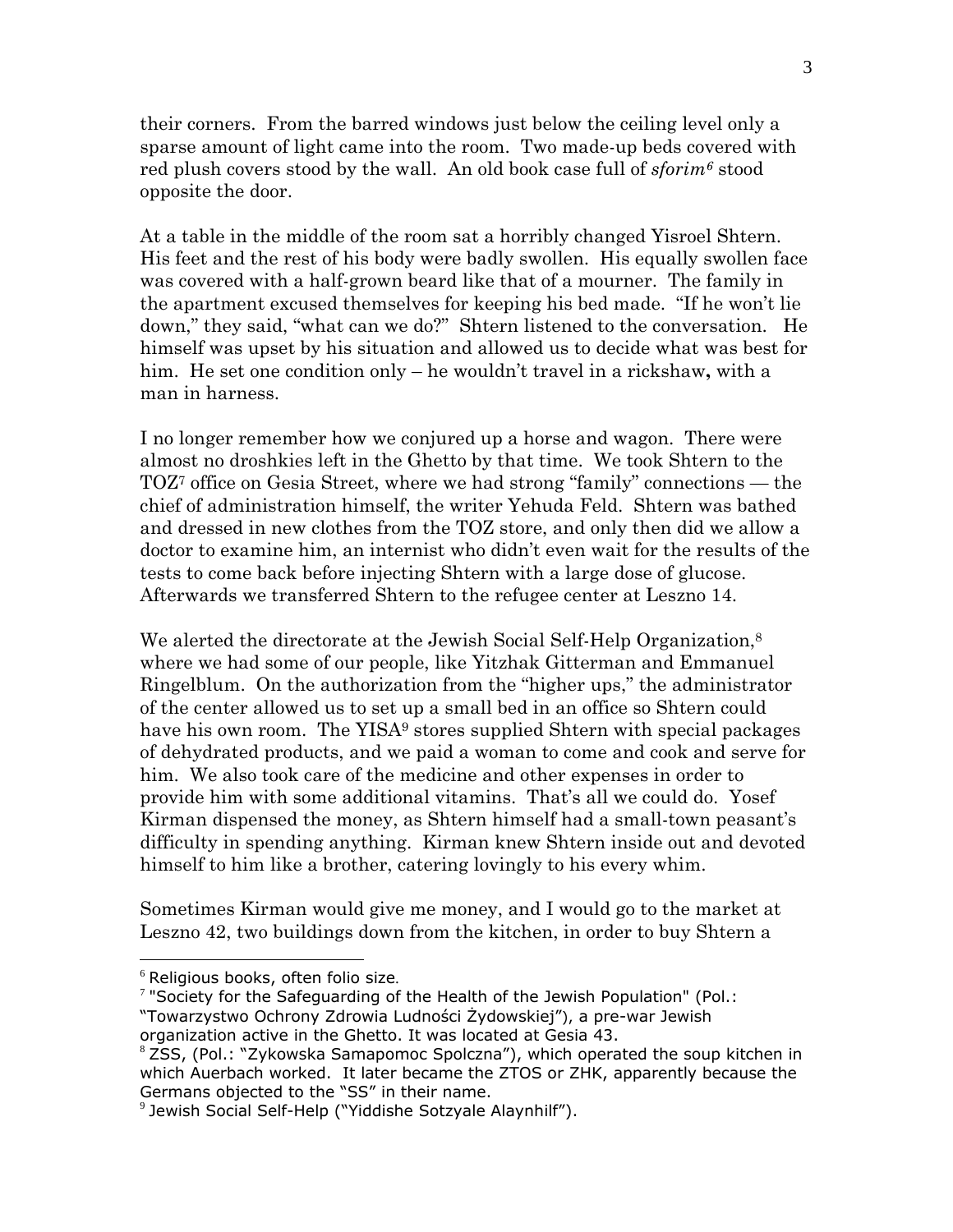little cheese and butter or the first vegetables and fruit which had been smuggled from the Aryan side.

That is how we took care of Shtern and nursed him back to health. Our treatment made a big difference. The swelling gradually went down, Shtern could stand up again, and by the end of June, he was able to go out into the street. In fact, saving him from starvation cost several thousand zloty. I mention this because at the time there were tens of thousands of people in the Ghetto swollen with hunger, and normally this meant their fate was sealed. The soup at the People's Kitchen not only didn't help, it actually caused harm, and it was impossible for the Jewish Self-Help Organization to spend thousands on every swollen victim.

 $\star$  \* \* \*

It was in the first days of the summer of 1942, during the period of nightly acts of murder on the part of the Gestapo, evenings of terror that were the prologue to the first deportation "Actions." All the signs were becoming increasingly dire and threatening; the atmosphere was increasingly tense.

Shtern lay alone in his room, read poetry, and thought. We avoided telling him all the bad news of the street. We didn't bring him the newspapers with their reports of German victories. I believe that during this time Shtern enjoyed a quiet, idyllic period on the brink of the annihilation.

 I remember one of the times I visited Shtern while he was laid up at the Center and had a conversation with him**.** I brought him a paper bag with a few strawberries and a jar of compot.[10](#page-3-0) The Center was located on the second floor of the lefthand officeblock, bordered by a wing of the Evangelical Church, which had been closed up. Through the open window a section of Christian architecture could be seen -- a grid of spires, towers, and stone facades, and close by, a broad, silent tree. The chestnut tree was covered at the time with white blossoms like a Christmas tree decorated with white candles. On the high ledges of the church were birds' nests in which young chicks had already hatched. The parent birds flew back and forth to them all day long with crumbs of food in their beaks, twittering and fluttering around the nests, unaware that in the Ghetto the Jews had been sentenced to annihilation.

1

<span id="page-3-0"></span> $10$  Auerbach specifies that the compot was made of "veprenes," a word which I cannot identify. Maybe related to Pol./Rus. "werbena," a species of laurel, myrtle, or bay leaf?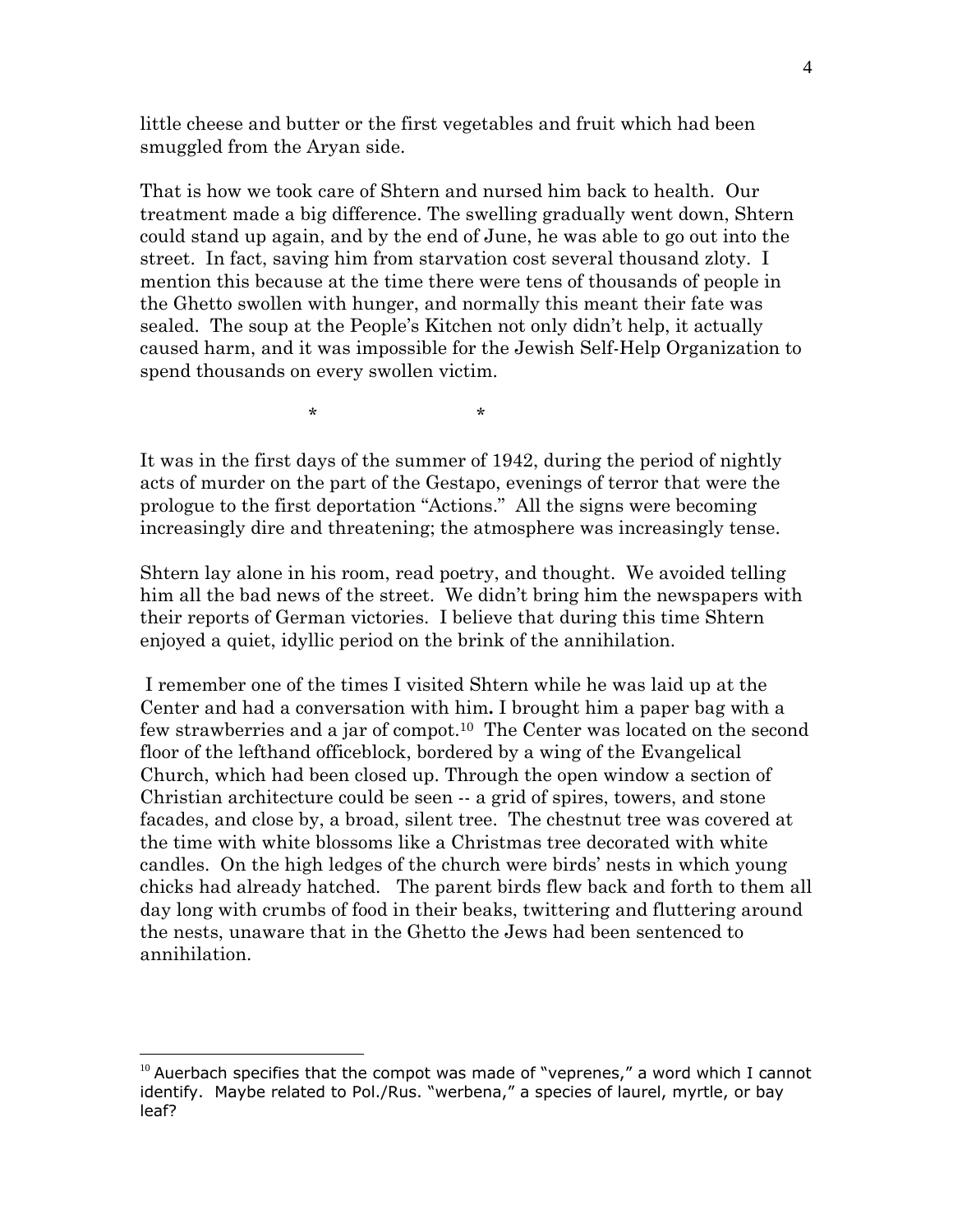Everything was still and secluded, as if the street which was about to breathe its last, feverish breath didn't lie a few steps away, as if even we knew nothing.

"In the shadow of the old cathedral...,<sup>[11"](#page-4-0)</sup> Shtern and I talked about the little known romantic side of Zola, as revealed in his novel, "The Dream," which describes a love affair between a bishop's illegitimate son and the daughter of an organist. [12](#page-4-1) "You won't find a great writer who hasn't been a lyric poet at some period in his life," Shtern remarked. He wanted me to read him a poem by Stefan Georg because it was hard for him to read in the evenings.

 "Could you recite one of your poems instead," I said. "Write me a poem about just this tree, blooming in the middle of the Ghetto..."

Before I left, Shtern asked me about the news, and though I managed to avoid telling him about the bad things going on in the city or the worse things that people were talking about  $-I$  could see he wasn't allowing himself to be fooled.

"The Germans are strong, very strong," he muttered after hearing about the situation on the front. There was no lack of optimists even in the Ghetto, who saw in every report from West or East signs of the approaching military defeat of Germany. Yisroel Shtern didn't listen to the optimists. He didn't want to harbor any illusions about the future of our Ghetto in Warsaw.

He didn't allow himself to be convinced by empty stories, didn't believe in them.

Or, maybe he couldn't help believing a little?

 $\overline{a}$ 

 $\star$  \* \* \*

Once the deportations began, I never saw Shtern again.

 People told me that, drawn into the devil's whirlwind of useless struggle against death, Shtern demonstrated a remarkable instinct for selfpreservation. Someone from the Ghetto labor office (I think it was the journalist Ptakowski[13\)](#page-4-2) signed Shtern up for a job with a German workpost

<span id="page-4-0"></span> $11$  I haven't been able to identify the poem or song Auerbach is quoting here.

<span id="page-4-1"></span> $12$  Perhaps Auerbach's memory fails her here. In Zola's "A Dream," a minor work in the Rougon-Macquart cycle, the girl is illegitimate and is the daughter of a tapestry embroiderer rather than a Church organist.

<span id="page-4-2"></span> $13$  (Yizkor Book Editor's 1963 note): Currently known as Marian Podkowinski, a Polish journalist in West Germany and the author of several books about Germany.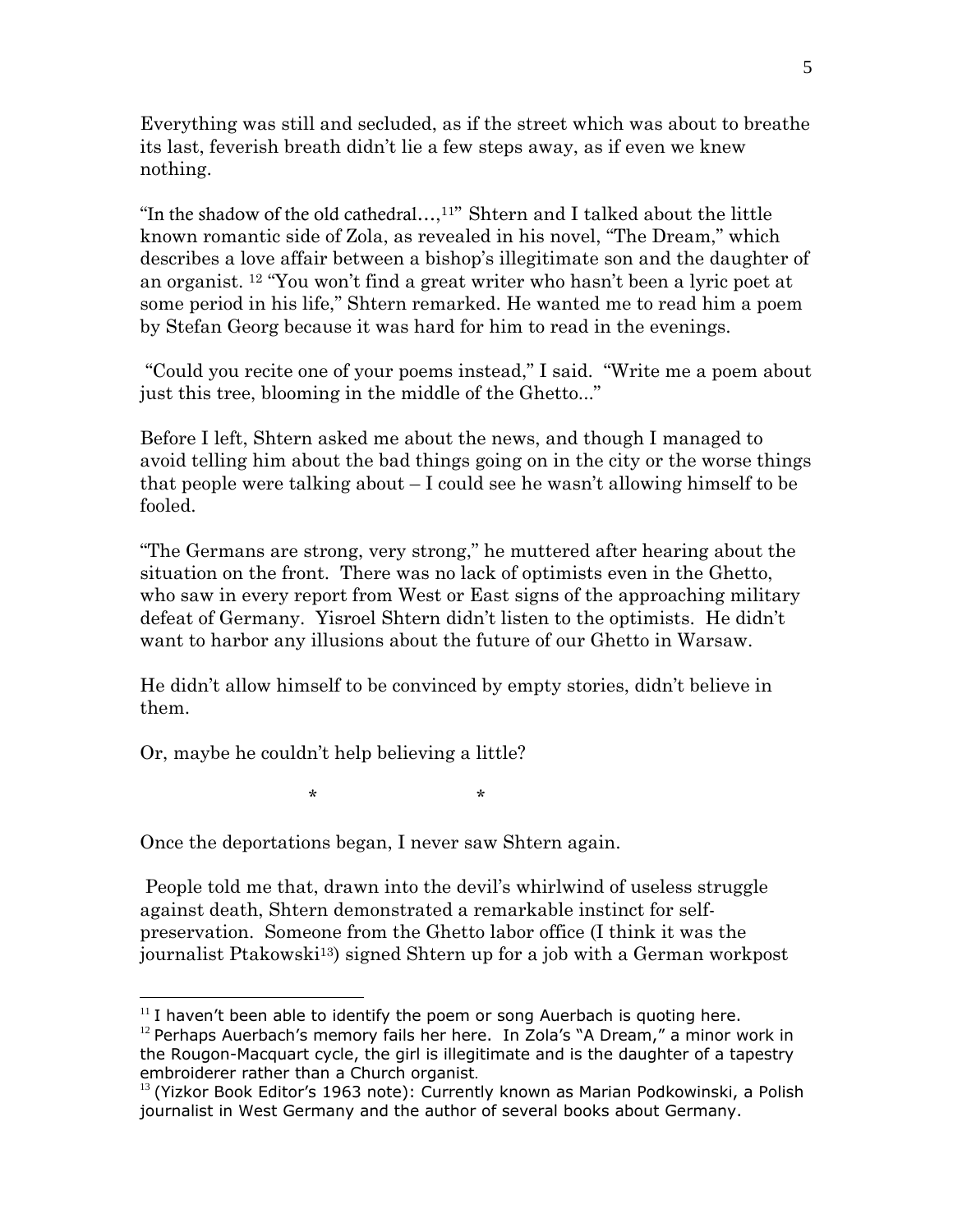on the Aryan side, and for some time Shtern could be seen, early every morning, there in the rows of workers who used to cross over to the Aryan side before the "blockades"[14](#page-5-0) began.

Shtern was already over fifty, but like others temporarily filled with "workshop-fever," he tried to appear young and vigorous. Someone told me that he had even managed to get hold of a new, bright-blue, starched jacket, and with a checkered cap pulled over his head and a canvas bag slung over his shoulder, he marched in step with the other workers.

The masquerade did not last long. In the latter half of August, Shtern fell into one of the "wild" blockades.

 These extra blockades would occur if, by nightfall, a transport in the deportation are[a15](#page-5-1) was still a few hundred "heads" short of quota. The SS men, already tired out from screaming and shooting and anxious to finish work, would send a few Ukranians to stand by the Ghetto gates, where from five o'clock on the work groups returning from the Aryan side gathered. They would divert some of them back to the deportation area. Sometimes they carried out a last minute selection among the workers, but mostly there wasn't time for that, and they propelled them all straight to the wagons, with the packages of green onions or bunches of carrots that they were bringing home to the Ghetto still in their hands. Among these "heads" was one crowned with an invisible laurel wreath.

Yisroel Shtern was one of the most significant poets to come along in our literature after World War I. As early as the 1920's, his series of "hospital poems" placed him in the front rank of Yiddish poets across the entire world. A deeply religious fervor colored his view of the world. Every stanza of his breathed with internal warmth, an original mix of Jewish learning and modern thought, of the "shtetl" and the larger world.

His background, the particular circumstances of being a Jewish poet, as well as the usual incongruities and struggles which a poet has with his or her environment, made him what he was: at one and the same time a spiritual giant and yet a *batlen*[16.](#page-5-2) His impracticality was so extreme that in his entire life he never managed to put together and publish a collection of poems.

 $\overline{a}$ 

 $\star$  \* \* \*

<span id="page-5-0"></span> $14$  As made clear below, the "blockades" were means by which the Germans rounded people up to be deported during the depopulation "actions" in the Ghetto during the summer of 1942.

<span id="page-5-1"></span><sup>&</sup>lt;sup>15</sup> The infamous "Umshlagplatz."

<span id="page-5-2"></span> $16$  Heb./Yid: "batlen" – lit., an idler, an impractical person; someone resembling a traditional student devoted to learning, but unsuited to life. (Shternberg – Hebraizmen, 1943)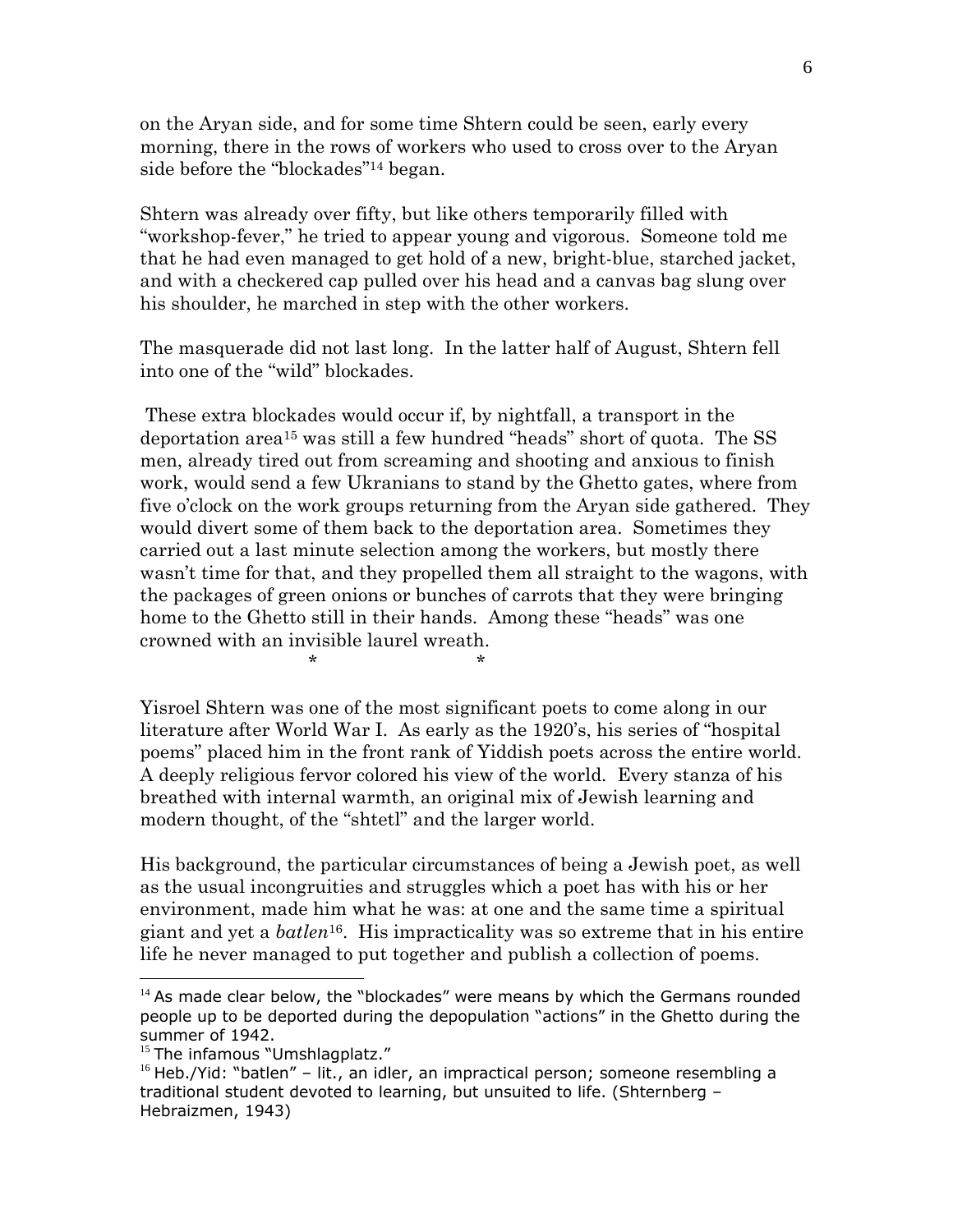At least, that was how he was, Yisroel Shtern, until the outbreak of the Second World War. What became of him during that time of destruction? To what I've already said about his fate I can add a word about the spiritual transformation that he went through during that period.

Those who observed him in the Ghetto said that after his years of seclusion, the recluse had finally revealed himself[.17](#page-6-0) He became approachable, and active in the community. In fact, Shtern felt in his element in the tense atmosphere of Jewish fatality and human suffering, from which he drew powerful inspiration.

 $\star$  \* \* \*

 $\overline{a}$ 

Piles of corpses filled the paths of deportation and torture, from one end to the other of occupied Poland. Through streets crowded with the hungry, and echoing with the cries of beggars and peddlars, Death strolled at midday, dressed in the green uniform and helmet of a German policeman skulking by the Ghetto walls, keeping watch at the gates, and shooting at little children with a rifle. The dead lay on the edges of the sidewalks covered with sheets of paper. Contagion ran riot. The burial man and the town lunatic did their work – would a poet be missed? The thicker the shadows became – Markish's "Days of Blood and Honey" – Jewish days – the heavier became the heart, and the more tightly shut the lips of the Yiddish poet.

At the end of his days, Yisroel Shtern became one of those nameless comforters who could be seen standing at corners and in courtyards after the nights of executions, giving words of comfort, reciting songs of consolation. The tragic and the grotesque, the fantastic and the extraordinary were endlessly disturbing and demanding, digging into the deepest levels of the soul.

All activity in the Ghetto had to be in the guise of philanthropic service. Under the label of social assistance, literature received support as well. It was nothing short of astonishing: we had never seen so much demand for literature as during the Ghetto years.

At Leszno 14, where Shtern later recuperated in the "Center," a kitchen for intellectuals (previously for journalists) was set up a couple of months after the introduction of the Ghetto. It was organized and run by A.M. Apfelboim, a former member of the editorial staff of *Moment*. Apfelboim began a series of

<span id="page-6-0"></span> $17$  Yid., "madreyga fun hisgalus," from Heb: "madreyga" and "hitgalut," "the level of revelation." The expression was used of tzadikim or holy people among the Hasidim in particular who spent their youths inconspicuously among their peers and then "revealed" spiritual greatness later in their lives - the *Ba'al Shem Tov* for example.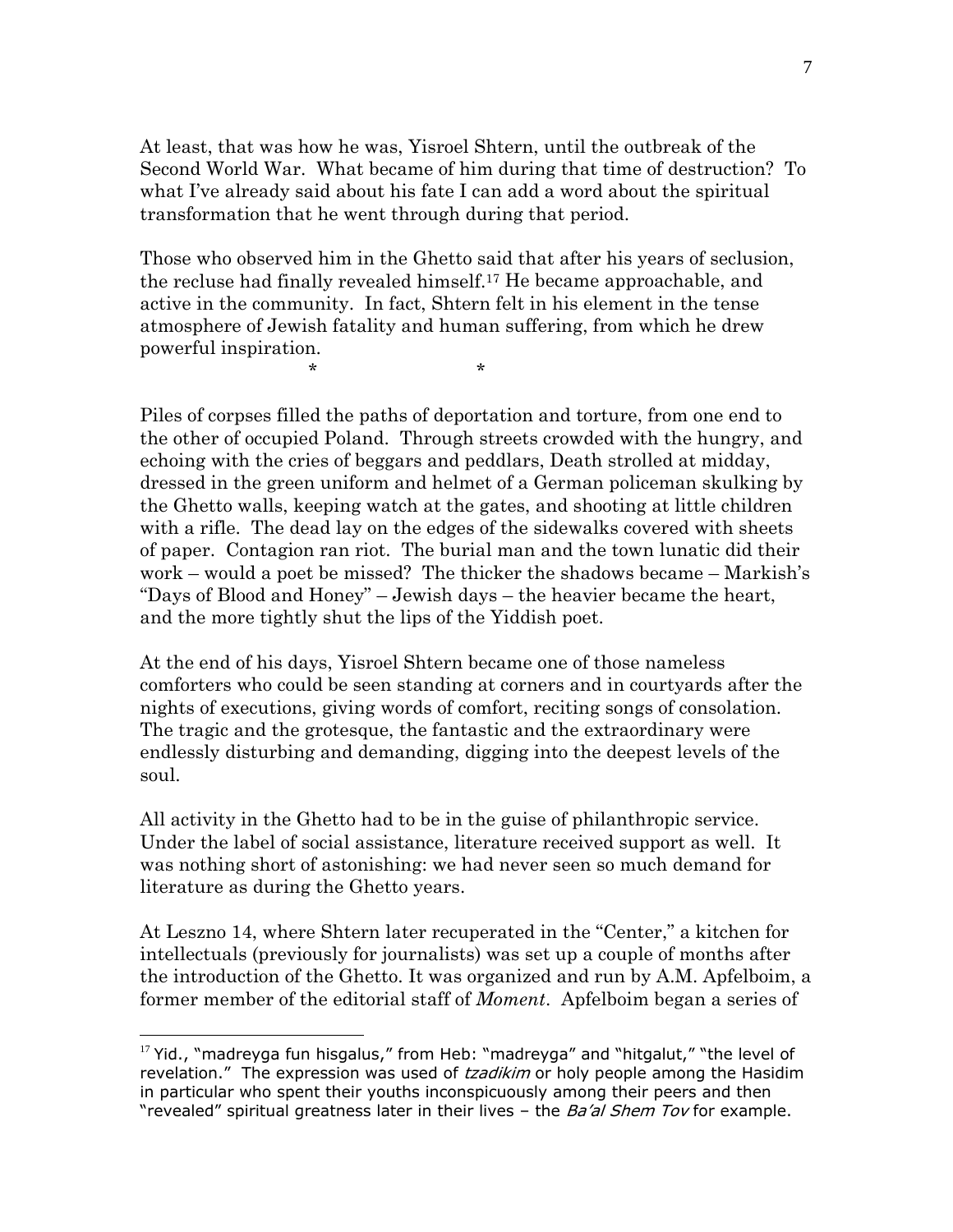Saturday afternoon events at the kitchen which he called "Literary Third Meals.["18](#page-7-0) For a little money, you could get a glass of imitation coffee with real sugar, and a piece of cake made of wheat flour and potatoes. Writers and artists got in free. The main attraction was the literary program.

On the podium was a table covered in a white tablecloth, on it a pair of brass Sabbath candlesticks. The walls were decorated with stylized Hasidic figures cut out of colored paper. That was all – a gesture in the style of Peretz, already conventional by that time. But with Yisroel Shtern seated there, lost for a time in silent thought before he started to speak – it was as if letters of fire were flying about the room. Whatever he discussed we listened rapt to his poetic "Torah," his lofty philosophical thought which was combined with pure poetry in a single flame.

He had lost his front teeth, and it was difficult to understand him. Although his voice rolled through the hall like a growl or a murmur, his meaning reached the listeners. And the number of his "hasidim" increased from one week to the next.

Sometimes he would read from his own new verses, written about our present circumstances. I can remember only a hint, a fragment from one of these poems. It was one that Shtern read at the "Mendele" celebration which we made the most of in those Ghetto days. It was called *A Letter to America*, and was modeled on a popular song<sup>19</sup>. It was a lament and a greeting, from those sentenced to death, to the Jews far away who would one day mourn our annihilation. Perhaps we didn't understand this at the time – perhaps Shtern himself didn't either – but the poet in him could feel it and foresaw it with poetic prophecy.

How my heart aches to think that the rumbling, profound wisdom of his voice was silenced before its time.

Shtern died in August 1942, and with him were lost all his poems of those years, poems even richer and more profound than his previous writing, as lovely as the last light of sunset. If one day amongst the Ghetto ruins the buried third part of the Ringelblum archive is discovered as well<sup>20</sup>, my papers

 $\overline{a}$ 

<span id="page-7-0"></span> $18$  Heb. "Seuda Shlishit," a third meal late on the Sabbath day, particularly significant for Hasidim.

<span id="page-7-1"></span> $19$  (Ed.) Possibly "A Brivele der Mamen."

<span id="page-7-2"></span> $20$  (Ed.) At the time the essay was written, parts of the Ringelblum archive had already come to light, discovered in 1950 by building workers under the remains of 68 Nowolipie St. These included Auerbach's own historic testimony of her interview with Abraham Krzepicki, who had provided the first eye-witness account of Treblinka concentration camp in September 1942 (Martin Gilbert, The Holocaust, Fontana p/back 1987, p.458).